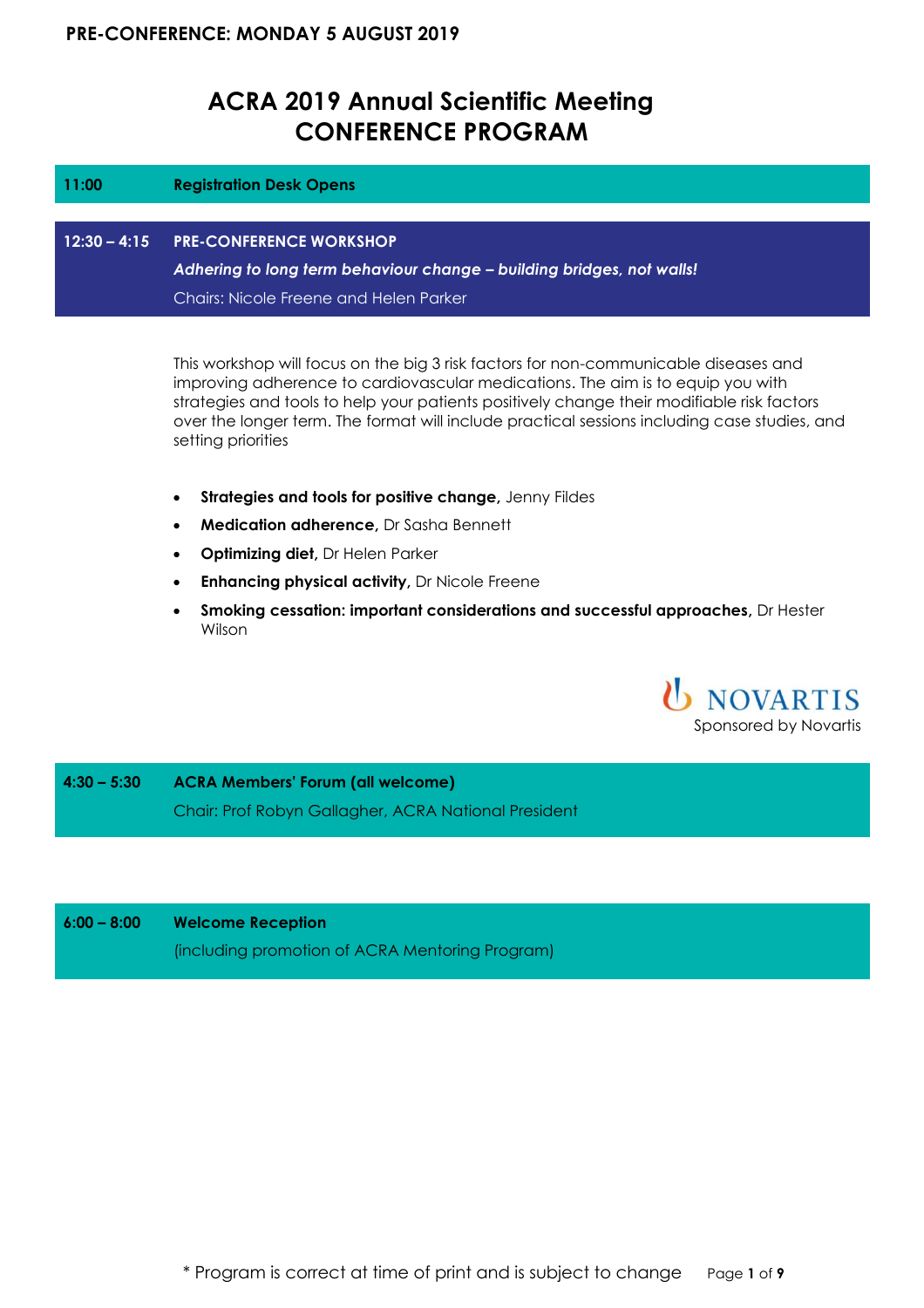## **DAY 1: TUESDAY 6 AUGUST 2019**

| 7:30           |             | <b>Registration Desk Opens</b>                                                                                                                                  |  |
|----------------|-------------|-----------------------------------------------------------------------------------------------------------------------------------------------------------------|--|
| $8:30 - 10:15$ |             | <b>PLENARY SESSION 1</b><br><b>Ballroom</b><br>Chairs: Cate Ferry and Robyn Gallagher                                                                           |  |
| 8:30           |             | <b>Welcome to Country</b>                                                                                                                                       |  |
| 8:40           |             | <b>Official Opening</b><br>Adjunct Professor John Kelly AM, Group CEO National Heart Foundation of Australia                                                    |  |
| 8:55           |             | Asking the identifying question: 'Are you of Aboriginal and / or Torres Strait Islander descent'<br>AJ Williams-Tchen, Director, Girraway Ganyi Consultancy     |  |
| 9:25           |             | Management of pre-eclampsia, SCAD, and gestational diabetes<br>Dr Clare Arnott, Cardiologist, Royal Prince Alfred Hospital                                      |  |
| 9:50           |             | Genetic heart disease and sudden death<br>Prof Chris Semsarian, Cardiologist, Centenary Institute                                                               |  |
| 10:15-10:40    |             | <b>Morning Tea and Trade Exhibition</b>                                                                                                                         |  |
|                | 10:20       | Interactive Poster Display Session – Your chance to chat directly with the poster presenters                                                                    |  |
| 10:40-12:30    |             | <b>Ballroom</b><br><b>PLENARY SESSION 2</b><br>Chairs: Susie Cartledge and Jeroen Hendriks                                                                      |  |
| 10:40          | Sam's story |                                                                                                                                                                 |  |
| 10:45          |             | Exercise and quality of life in congenital heart disease<br>Prof Philip Moons, Healthcare and Nursing, University of Leuven, Belgium                            |  |
| 11:25          |             | Get Up and Move!                                                                                                                                                |  |
|                |             | <b>RESEARCH ABSTRACT PRIZE SESSION</b><br>Australian Centre for<br>Heart Health<br>Sponsored by Australian Centre for Heart Health                              |  |
| 11:30          |             | The effects of different intensity exercise training in patients with left ventricular assist devices: A<br>randomised controlled trial<br>Nacho Suarez         |  |
| 11:45          | Jialin Li   | Providing education to Chinese-speaking patients: perceptions and experiences of Australian<br>cardiac nurses                                                   |  |
| 12:00          |             | A randomised controlled trial of a comprehensive WeChat-based cardiac rehabilitation and<br>secondary prevention program in China<br>Dr Zhaxiduojie Zhaxiduojie |  |
| 12:15          |             | Prevalence and patterns of cognitive impairment in acute coronary syndrome patients: a<br>systematic review<br>Emma Zhao                                        |  |
| 12:30 - 1:30   |             | Lunch, Poster Display, and Trade Exhibition                                                                                                                     |  |

\* Program is correct at time of print and is subject to change Page **2** of **9**

12:45 ACRA Annual General Meeting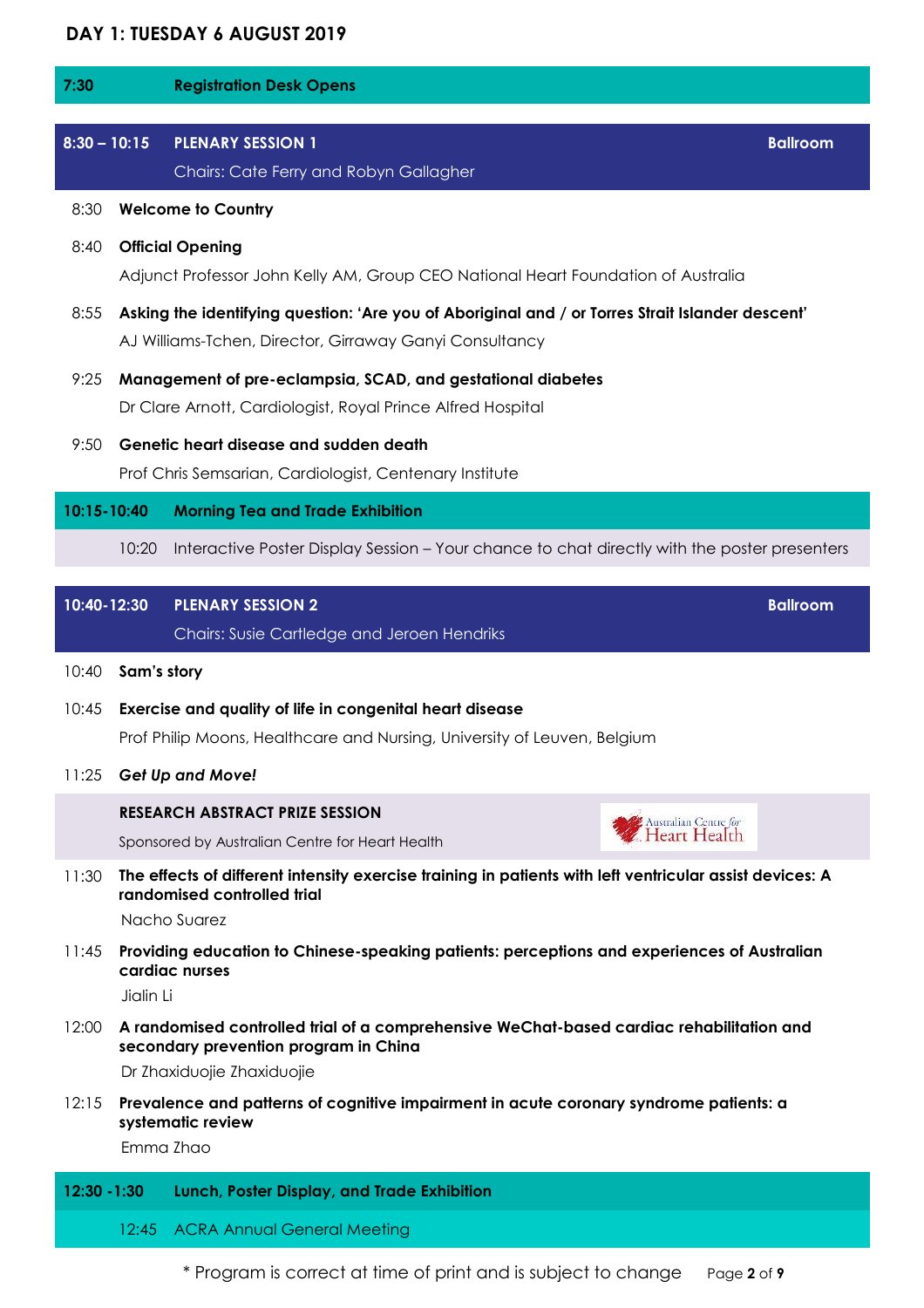## **DAY 1: TUESDAY 6 AUGUST 2019**

| $1:30 - 2.35$ | <b>WORKSHOP SESSIONS</b><br><b>Premier Room</b>                                                                                                                                                                                                        | <b>Kirribilli Room</b>                                                                         | <b>Ballroom</b>                                                                                                                                                                                                                                                                                                    |
|---------------|--------------------------------------------------------------------------------------------------------------------------------------------------------------------------------------------------------------------------------------------------------|------------------------------------------------------------------------------------------------|--------------------------------------------------------------------------------------------------------------------------------------------------------------------------------------------------------------------------------------------------------------------------------------------------------------------|
| 1:30          | Attaining best function and<br>quality of life in congenital<br>heart disease                                                                                                                                                                          | Asking the identifying question:<br>workshop                                                   | Improving prevention and<br>management of heart disease<br>in women                                                                                                                                                                                                                                                |
|               | This interactive workshop will<br>build on the theoretical<br>evidence presented during the<br>morning keynote. It will delve<br>into more depth and discuss<br>practical solutions for how we<br>can solve the pending issues.<br>Chair: Liam Johnson | Chair: Jane Kerr<br>Facilitator:<br>AJ Williams-Tchen, Director,<br>Girraway Ganyi Consultancy | This workshop will review the<br>gender specific and gender<br>preponderant risk factors for<br>women and heart disease. It<br>will cover the implications for<br>prevention and management,<br>and discuss the importance of<br>taking a life-course / gendered<br>approach to achieve better<br>health outcomes. |
|               | Facilitator:<br>Prof Phillip Moons, Healthcare<br>and Nursing, University of<br>Leuven, Belgium                                                                                                                                                        |                                                                                                | Facilitators:<br>Dr Clare Arnott, Cardiologist,<br>Royal Prince Alfred Hospital<br>Angela Hehir, Manager,<br>Women & Heart Disease Heart<br>Foundation<br><b>SANOFI</b><br>Sponsored by Sanofi                                                                                                                     |

## 2:30 *Get Up and Move!*

| <b>CONCURRENT ABSTRACT SESSIONS</b><br>$2:35 - 3:30$ |                                                                                                                                                                                                          |                                                                                                                                                                                                                                                           |                                                                                                                                                                                                                 |  |
|------------------------------------------------------|----------------------------------------------------------------------------------------------------------------------------------------------------------------------------------------------------------|-----------------------------------------------------------------------------------------------------------------------------------------------------------------------------------------------------------------------------------------------------------|-----------------------------------------------------------------------------------------------------------------------------------------------------------------------------------------------------------------|--|
|                                                      | <b>Premier Room</b>                                                                                                                                                                                      | Kirribilli Room                                                                                                                                                                                                                                           | <b>Ballroom</b>                                                                                                                                                                                                 |  |
|                                                      | Bridging into the future of<br>e-cardiac rehabilitation                                                                                                                                                  | Moving to the beat: let's talk<br>physical                                                                                                                                                                                                                | Targeting 100%: strategies to<br>improve uptake of cardiac<br>rehabilitation                                                                                                                                    |  |
|                                                      | Chair: Lis Neubeck and<br>Dion Candelaria                                                                                                                                                                | Chair: Nicole Freene and Steve<br>Woodruffe                                                                                                                                                                                                               | Chair: Heidi Janssen and Paul<br>Camp                                                                                                                                                                           |  |
| 2:35                                                 | Utility and acceptability of<br>empowerment-based eHealth<br>cardiac rehabilitation of<br>coronary heart disease<br>patients<br>Jing Jing Su                                                             | Not all physical activity has<br>equal effects on health: the<br>key role of leisure time<br>physical activity<br>Dr Helen Parker                                                                                                                         | Developing a lifestyle<br>behaviour intervention to<br>improve cardiovascular health<br>among women with a history of<br>preeclampsia: What do they<br>want?<br>Dr Melinda Hutchesson                           |  |
| 2:47                                                 | <b>Clinician and Consumer co-</b><br>development of an avatar-<br>based education application<br>for improving knowledge and<br>self-care behaviours for<br>patients with heart failure<br>Katie Nesbitt | Evidence-based interventions<br>to increase time spent<br>engaging in moderate to<br>vigorous physical activity<br>(MVPA) by people living in the<br>community following a<br>transient ischaemic attack<br>(TIA) or non-disabling stroke<br>Maria Sammut | Impacts of the introduction of<br>same day discharge following<br>percutaneous coronary<br>intervention on length of<br>hospital stay and outpatient<br>cardiac rehabilitation<br>attendance<br>Dr Yingyan Chen |  |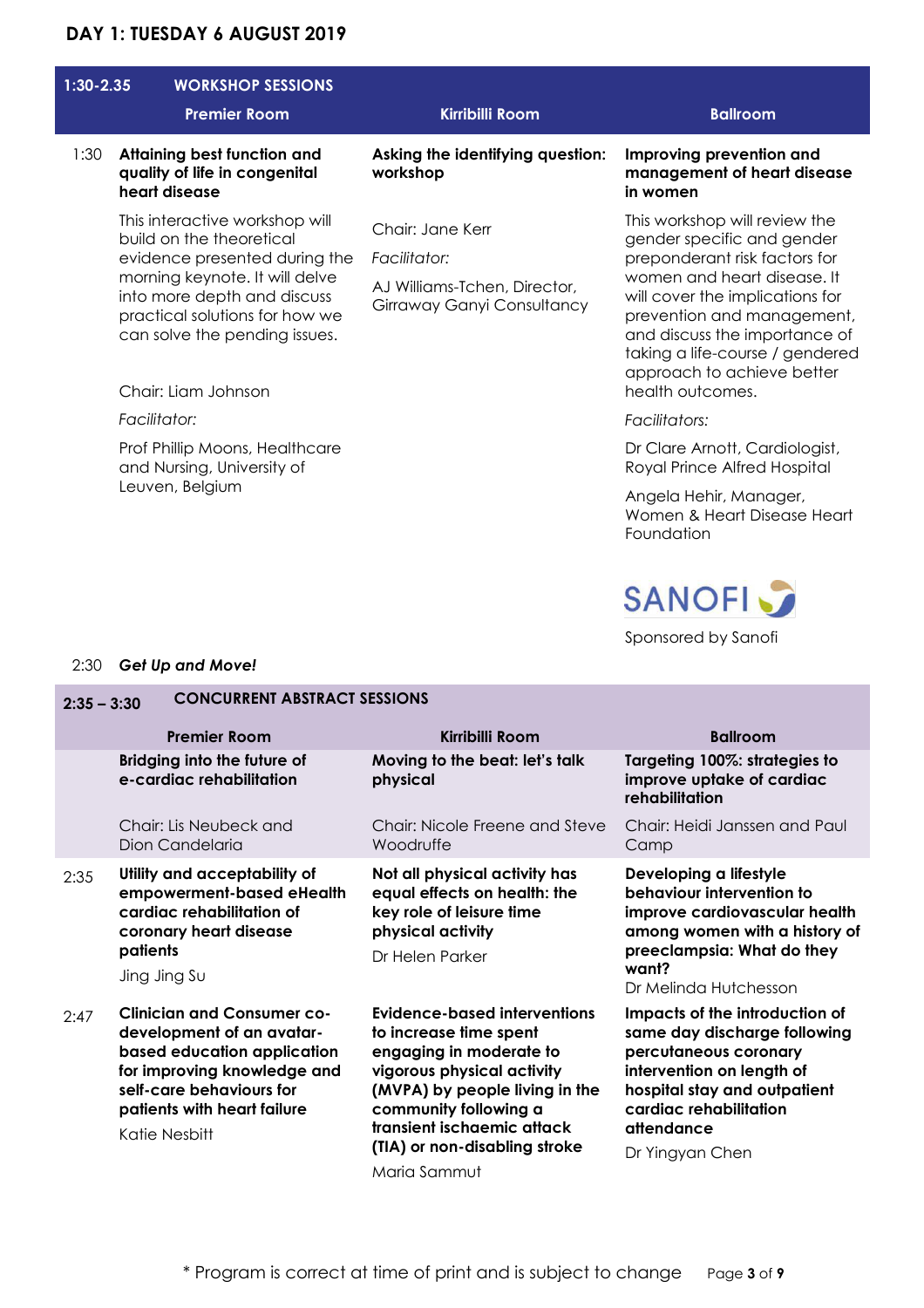## **DAY 1: TUESDAY 6 AUGUST 2019**

2:59 **Heart Disease, hospitalisation and referral to COACH cardiac rehabilitation in Queensland** 

Patricia Field

#### **High-intensity interval training within cardiac rehabilitation: findings from a feasibility trial.**

Dr Andrew Keech

3:11 **How much exercise is enough? Dose-response analysis of physiological load during exercise-based cardiac telerehabilitation** 

Dr Jonathan Rawstorn

3:23 **A randomised controlled trial to determine the feasibility of a web-based lifestyle intervention for women with a history of pre-eclampsia: Be Healthe for your Heart Study** 

**The safety and feasibility of early resistance training following median sternotomy (The SAFE-ARMS Study): An interim analysis.** 

Jacqueline Pengelly

Prof Robyn Clark

**Keeping on Track: Exploring the activity levels and utilization of healthcare services of patients in the first 30-days after discharge from hospital for patients with Acute Coronary Syndrome.** 

**Increasing the uptake of cardiopulmonary resuscitation training within Australian cardiac rehabilitation programs: a randomised implementation study.** 

Dr Susie Cartledge

**Exploration of a Nurse Practitioner-led phase two cardiac rehabilitation program on attendance and compliance.** 

Kathryn O'Toole

**Health professional perspectives of the organisational barriers and facilitators to implementing meditation in heart disease clinical settings** 

Angela Rao

| Dr Melinda Hutchesson |
|-----------------------|
|                       |

## **3:35 - 4:00 Afternoon Tea, Poster Display, and Trade Exhibition**

# **4:00 - 5:00 PLENARY SESSION 3** Facilitator: Prof Robyn Clark **Ballroom The Great Debate: Availability of cardiovascular rehabilitation in cardiovascular conditions – time for change of policy, practice and guidelines?**

Speakers: TBA

| 5:00           | <b>Close of Day 1</b>                   |
|----------------|-----------------------------------------|
|                |                                         |
| $6:30 - 11:00$ | <b>Gala Dinner -</b> Luna Park          |
|                | "Sparkles and Lights Spectacular" theme |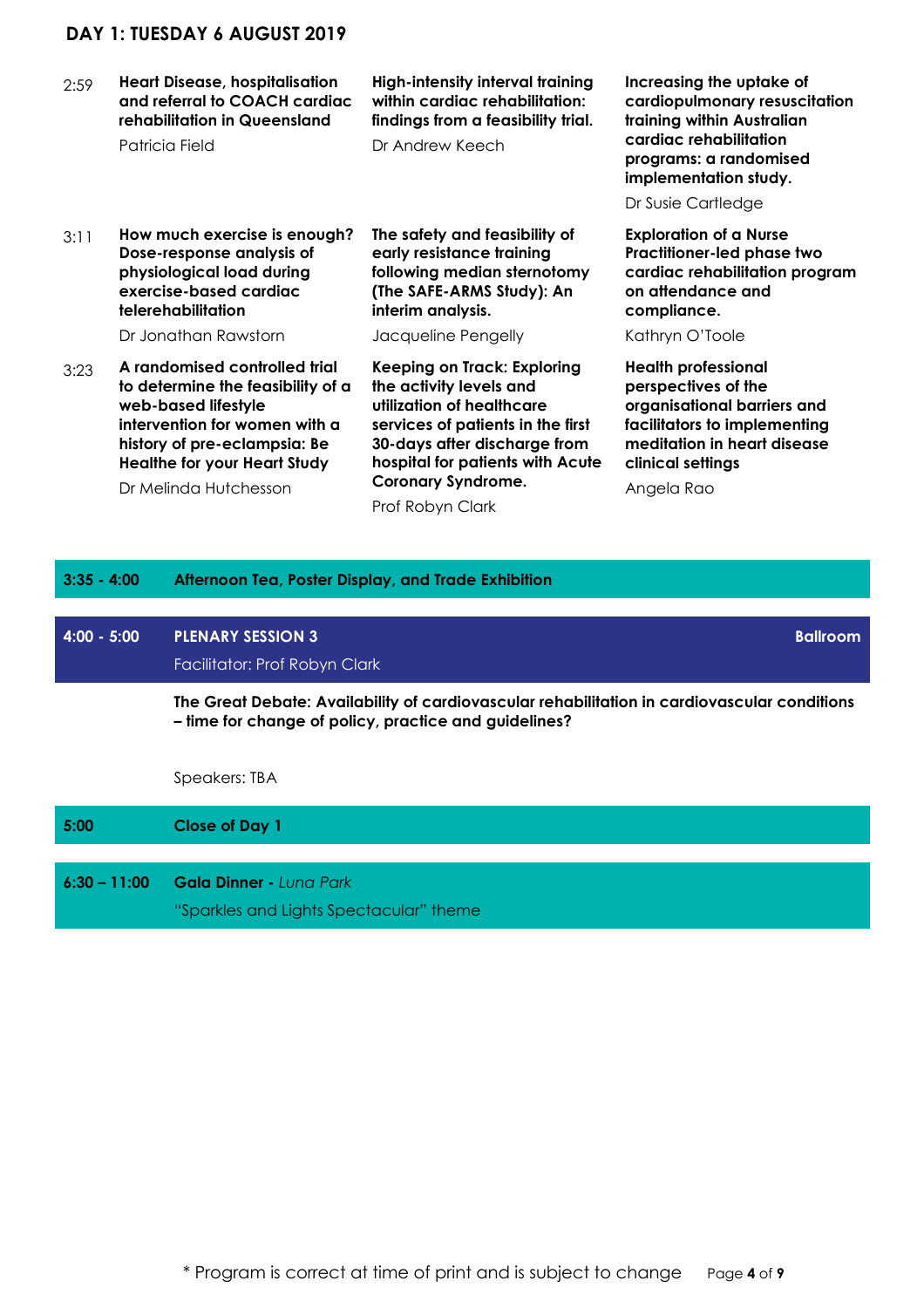## **DAY 2: WEDNESDAY 7 AUGUST 2019**

| $7:30 - 8:15$ |                                                                                                               | <b>Heart Foundation Guided Walk</b>                                                 |                 |
|---------------|---------------------------------------------------------------------------------------------------------------|-------------------------------------------------------------------------------------|-----------------|
| 8:00          |                                                                                                               | <b>Registration Desk Opens</b>                                                      |                 |
|               |                                                                                                               |                                                                                     |                 |
|               | $8.30 - 10.10$                                                                                                | <b>PLENARY SESSION 4</b>                                                            | <b>Ballroom</b> |
|               |                                                                                                               | Chairs: Robert Zecchin and Kim Gray                                                 |                 |
| 8:30          | <b>Alan Goble Oration:</b><br>Core components of Cardiac Rehabilitation and the essentials of data collection |                                                                                     |                 |
|               |                                                                                                               | Prof Robyn Gallagher                                                                |                 |
| 8:55          | What do we know about cardiac rehabilitation delivery around the world? (via live streaming)                  |                                                                                     |                 |
|               |                                                                                                               | Prof Sherry Grace, Kinesiology and Health Science, York University, Toronto, Canada |                 |
| 9:30          |                                                                                                               | How the built environment affects physical activity participation                   |                 |
|               |                                                                                                               | A/Prof Melody Ding, Public Health, University of Sydney                             |                 |
|               |                                                                                                               |                                                                                     |                 |

9:50 **Overcoming the challenges of long-term behaviour change**  A/Prof Philayrath Phongsavan, Prevention Research, University of Sydney

|  | 10:10 - 10:45 Morning Tea and Trade Exhibition |
|--|------------------------------------------------|
|  | 10:25 Moderated Poster Q & A                   |
|  | Chairs: Helen Parker and Susie Cartledge       |
|  |                                                |

| $10:45-12:30$ PLENARY SESSION 5                    | <b>Ballroom</b> |
|----------------------------------------------------|-----------------|
| <b>Chairs: Nicole Lowres and Andrew Maiorana \</b> |                 |

- 10:45 **New frontiers in exercise and cardiovascular disease**  Prof Jonathan Myers, VA Palo Alto Health Care, Stanford University, USA
- 11:25 *Get Up and Move!*

#### **CLINICAL ABSTRACT PRIZE SESSION**

Sponsored by Australian Centre for Heart Health

11:30 **Will patients who are returning to work after a myocardial infarction benefit from access to a nurse led clinic within two weeks of discharge** 

Australian Centre *for*<br>. **Heart Health** 

Julie Prout

11:45 **BRAVE Hearts** 

Tania Arnott and Jannie Denyer

- 12:00 **Delivery of outpatient cardiac rehabilitation using a GP Hybrid / Telephone Program model**  Claudine Clark
- 12:15 **Activity and Outcomes of a Nurse Led Heart Failure Service**

Vicki Paul

### **12:30 -1:30 Lunch, Poster Display and Trade Exhibition**

12.45 CRA NSW Annual General Meeting

\* Program is correct at time of print and is subject to change Page **5** of **9**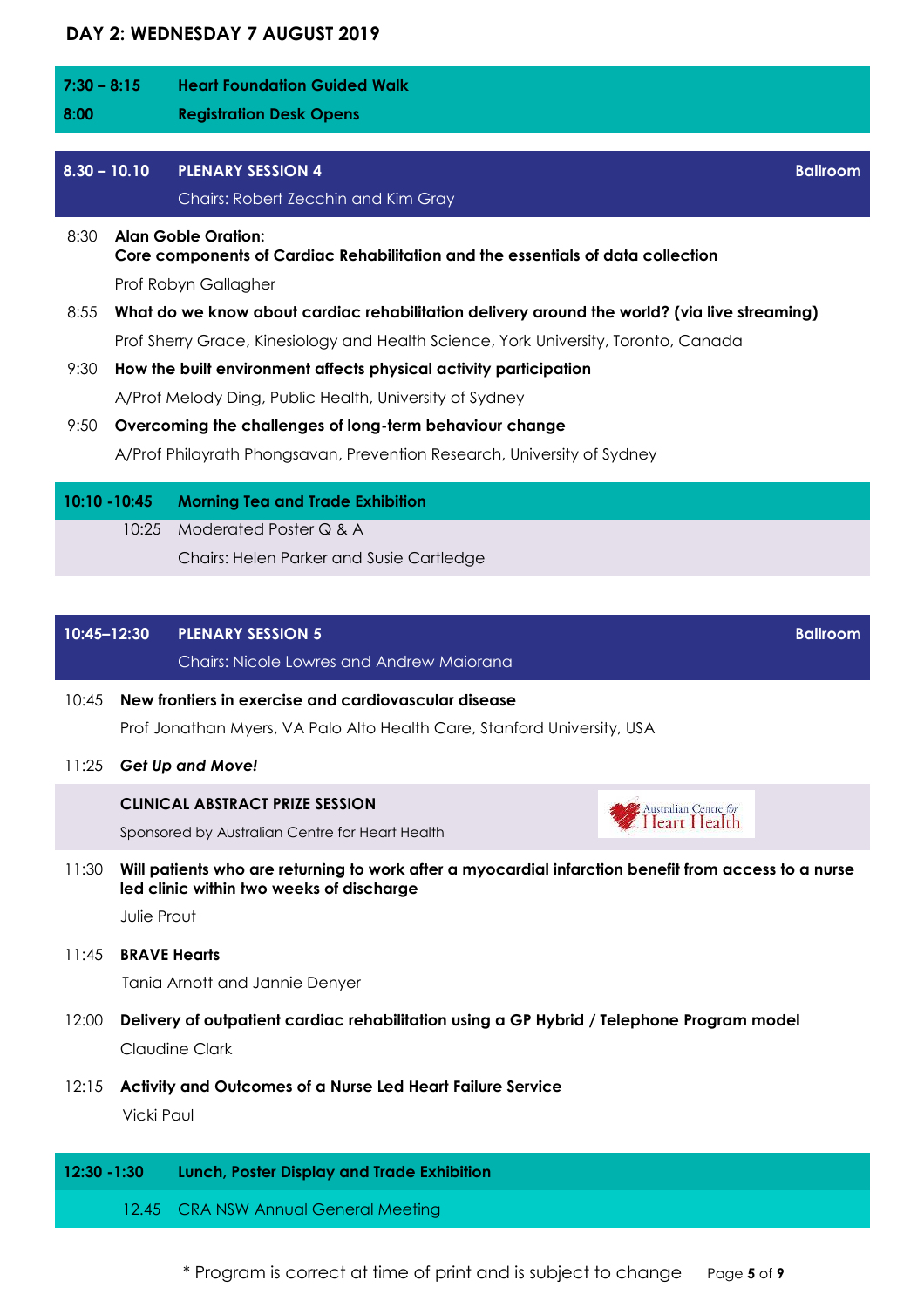## **DAY 2: WEDNESDAY 7 AUGUST 2019**

| $1:30 - 2:30$ | <b>WORKSHOP SESSIONS</b><br><b>Premier Room</b>                                                                                                                                                                                         | <b>Kirribilli Room</b>                                                                                                                                                                      | <b>Ballroom</b>                                                                                                                                                                                                                                                                                                                   |
|---------------|-----------------------------------------------------------------------------------------------------------------------------------------------------------------------------------------------------------------------------------------|---------------------------------------------------------------------------------------------------------------------------------------------------------------------------------------------|-----------------------------------------------------------------------------------------------------------------------------------------------------------------------------------------------------------------------------------------------------------------------------------------------------------------------------------|
| 1:30          | <b>Exercise testing and</b><br>prescription for heart failure<br>patients                                                                                                                                                               | <b>Exploring pertinent issues</b><br>affecting health of CALD<br>community in Australia                                                                                                     | <b>Championing cardiac</b><br>rehabilitation: referrals,<br>attendance and measurement                                                                                                                                                                                                                                            |
|               | The workshop will cover<br>clinical applications of<br>cardiopulmonary exercise<br>testing in heart failure,<br>including methods,<br>implications for risk<br>stratification, exercise<br>prescription, and cardiac<br>rehabilitation. | This workshop will provide<br>practical advice for working<br>with people from CALD<br>backgrounds, including a<br>focus on health literacy<br>considerations and shared<br>decision making | This workshop will provide an<br>overview about the Heart<br>Foundation's advocacy to<br>increase cardiac rehabilitation<br>referral & attendance and<br>showcase initiatives and the<br>stakeholders we're working with<br>to develop quality indicators to<br>measure cardiac rehabilitation<br>uptake & effectiveness. It will |
|               | Chair: Jonathan Rawstorn<br>Facilitator:<br>Prof Jonathan Myers VA Palo<br>Alto Health Care, Stanford<br>University, USA                                                                                                                | Chair: Ling Zhang<br>Facilitators:<br>Dr Danielle Muscat, Public<br>Health, University of Sydney<br>Ms Ling Zhang, School of<br>Nursing, University of Sydney                               | seek input and expertise from<br>attendees on the opportunities<br>and challenges of collecting<br>cardiac rehabilitation data.<br><b>Chairs/Facilitators:</b><br>Rachelle Foreman, Director<br>Support & Care Heart<br>Foundation                                                                                                |
|               |                                                                                                                                                                                                                                         |                                                                                                                                                                                             | Alexander Clarke, Manager                                                                                                                                                                                                                                                                                                         |

Foundation Cate Ferry, Manager NSW Clinical Programs Heart

Advocacy Strategy Heart

Robert Zecchin, NUM- Area Cardiac Rehabilitation Western Sydney Local Health District

Sponsored by **Heart** Foundation

Foundation



#### 2:30 *Get Up and Move!*

#### **2:35-3:25 CONCURRENT ABSTRACT SESSIONS Premier Room Kirribilli Room Ballroom Does Australian cardiac rehabilitation walk the walk as well as it talks the talk? Matters of the Heart and Mind You are what you eat: nutrition in cardiac rehabilitation**  Chairs: Jonathan Rawstorn and Kellie Roach Chairs: Alun Jackson and Ling Zhang Chairs: Celine Gallagher and Michelle Aust 2:35 **Establishing a practice gap to inform the implementation of more effective cardiooncology clinical services: a retrospective audit examining the clinical management of patients with cardiotoxicity after cancer treatment. Prevalence and predictors of depression and anxiety in a cardiac rehabilitation population and its impact on adherence**  Angela Rao **Fitness, fatness and artery function in coronary heart disease**  Anna Scheer

Prof Robyn Clark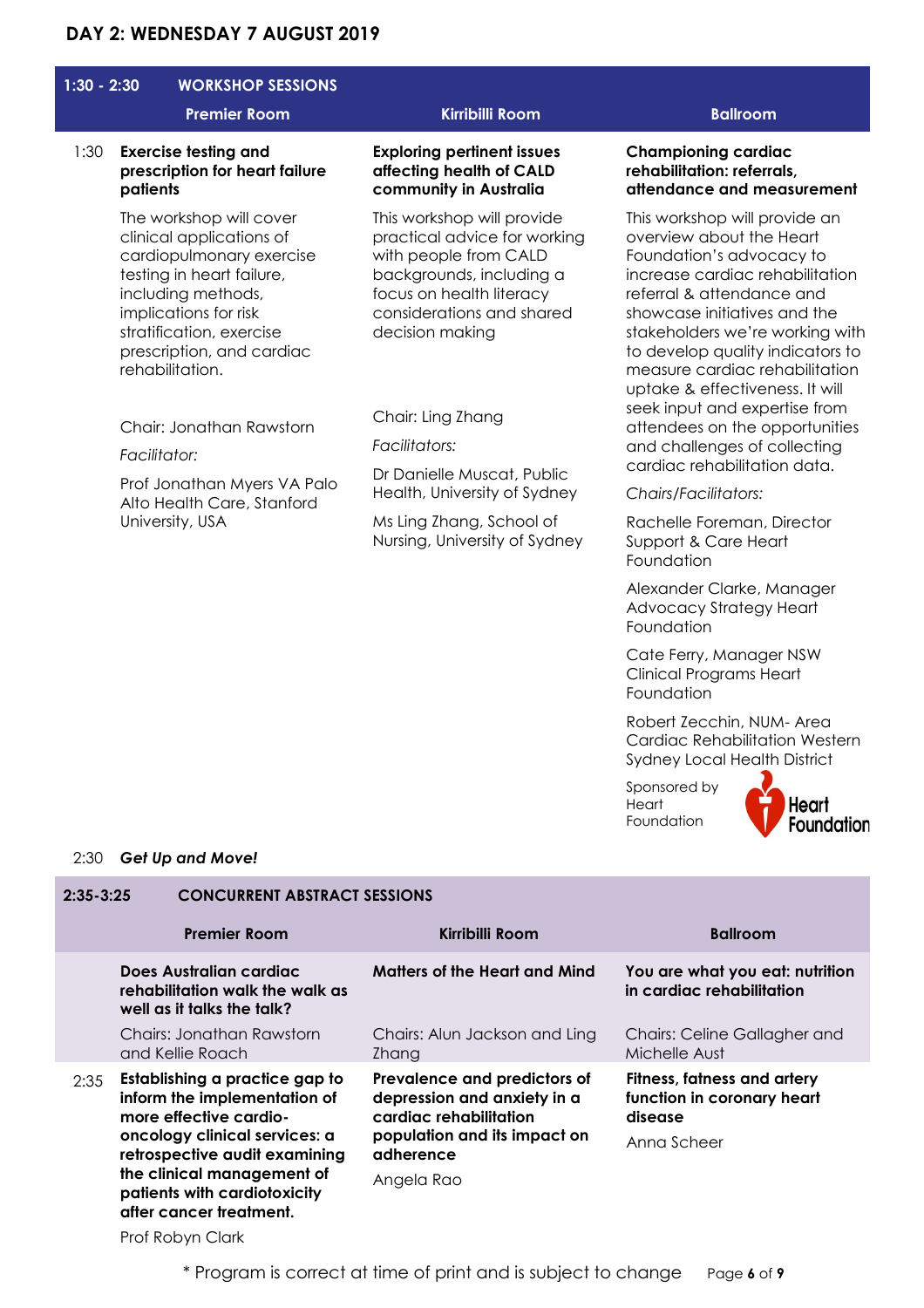## **DAY 2: WEDNESDAY 7 AUGUST 2019**

2:47 **Cardiac rehabilitation quality assessment and benchmark developing for NSW, ACT and Tasmania** 

Prof Robyn Gallagher

- 2:59 **What content is essential to deliver within a cardiac rehabilitation program? Results of a modified-Delphi approach**  Emma Thomas
- 3:11 **A National Survey of Australian Cardiac Rehabilitation Programs: Does current exercise programming adhere to evidence-based guidelines and best practice?**

Matthew Hollings

**Intimacy and sex after a heart attack: Australian health professionals' current attitudes and practice** 

Rachelle Foreman

**Depression-screening using PHQ9: the experience of a cardiac rehab program at a metro tertiary hospital** 

#### Vanessa Ogden

**Understanding patient and family experiences during care process of same day discharge after percutaneous coronary intervention** 

Dr Yingyan Chen

#### **Nutrition education in outpatient cardiac rehabilitation: A protocol for change**

Lucy Kocanda and Jane Kerr

**Development of a Mediterranean diet knowledge questionnaire (Med-NKQ20)** 

Carissa Moroney

**Differential changes to body composition in patients following completion of cardiac rehabilitation: impact of cardiac diagnosis** 

**Ballroom** 

Dr Helen Parker

#### **3:25 – 3:50 Afternoon Tea, Poster display, and Trade Exhibition**

### **3:50 - 5:00 PLENARY SESSION 6**

Chairs: Robyn Gallagher and Steve Woodruffe

## 3:50 **CLINICAL EXCELLENCE SHOWCASE**

#### **Community Collaboration to Enhance Long Term Adherence to Exercise**

Tracy Sparks

#### **The strength of story**

Kathryn Tonini

#### **Measuring cardiac rehabilitation service effectiveness in Australia**

A/Prof Carolyn Astley

#### **Moving cardiac rehabilitation to the sporting heart of a town to increase attendance**

Roschelle Brown

#### **Returning to commercial driving after a cardiac event**

Daniele Day

4:15 **Patients with no risk factors: what we can do?** 

Prof Gemma Figtree, Interventional Cardiologist, Royal North Shore Hospital; and Mr. Ian Hutchison (Patient)

#### 4:45 **Prizes and Awards**

Clinical Paper, Research Paper, Clinical Excellence, Poster Prize, People's Choice, Exhibitor Passport Prize

4:55 **ACRA 2020 ASM Promo** 

#### **5:00 Conclusion of Conference**

\* Program is correct at time of print and is subject to change Page **7** of **9**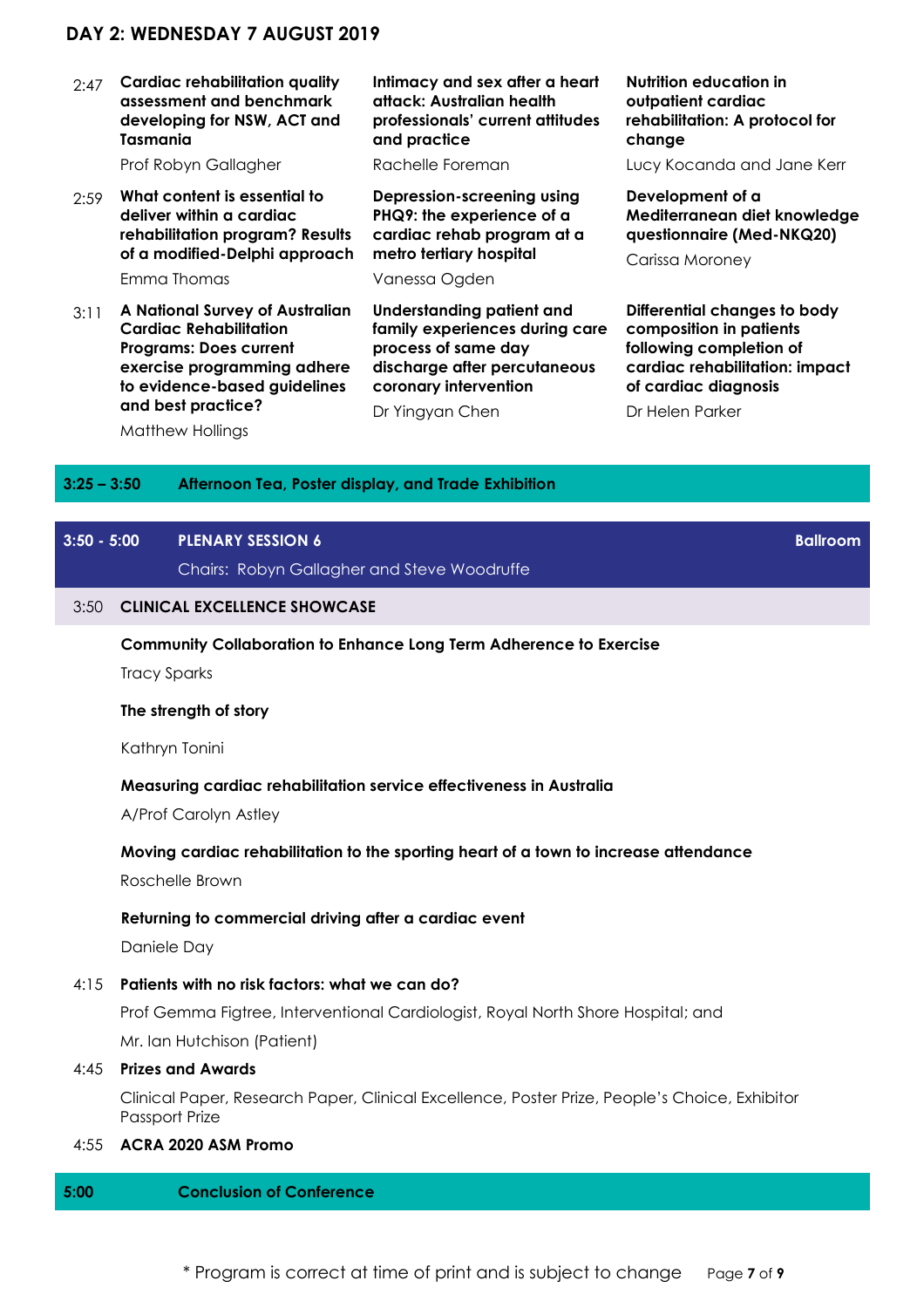## **POSTER PROGRAM**

#### **POSTER PROGRAM**

#### **Moderated Posters**

**Telehealth interventions for the secondary prevention of coronary heart disease: A systematic review and meta-analysis** 

Lis Neubeck

**Inter organisation collaboration targets country health professionals in Western Australia (WA): utilising telehealth to provide support and education** 

Carolyn Morrish

**Cardiac telerehabilitation combines near-universal accessibility with expert oversight: protocol for the SCRAM randomised controlled trial.**

Jonathan Rawstorn

**Management of iron deficiency in ambulatory chronic heart failure patients: what role does proton pump inhibitor use play?** 

Dwaraka Rajan

**Validity of the Past-day Adults Sedentary Time questionnaire in a Cardiac Rehabilitation population.** 

Nicole Freene

**Poster display** 

**A consumer-led model of care to increase female participation in cardiac rehabilitation.** 

Joanne Leonard

**Uptake of a primary care atrial fibrillation screening program (AF-SMART): a realist evaluation of implementation in metropolitan and rural general practice** 

Jessica Orchard

**Does silicone sheeting enhance sternotomy wound healing following cardiac surgery? A randomised controlled study.** 

Frances Wise

**Examining sex inequalities in the evidence for the management of acute coronary syndrome (ACS): an audit of Australian clinical guidelines.** 

Anna Scovelle

**Exercise-based cardiac rehabilitation and health-related quality of life of contemporary patients with coronary artery disease: a systematic review and meta-analysis.** 

Dion Candelaria

**Experience of cardiac rehabilitation in private sector Sri Lanka.** 

Manori Jayawardena

**Incremental yield of repeating annual ECG screening over 4 years in a Japanese population without prior atrial fibrillation.** 

Nicole Lowres

### **Is it the nurse or the APP?**

Julie Rutherford